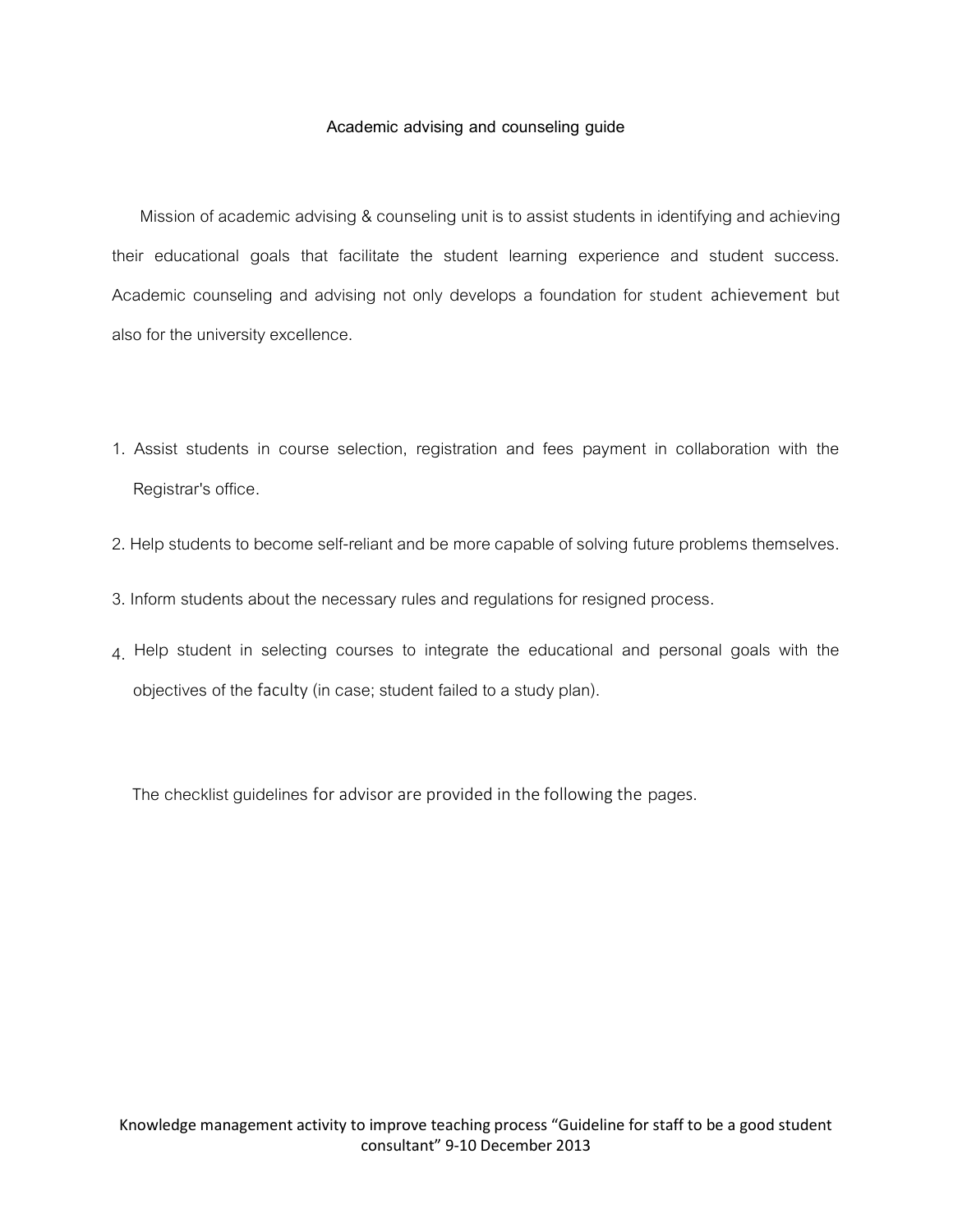## Checklist: Guideline for student consul**tation**

| <b>CHECKLIST</b>                               | <b>DO</b> | <b>DO</b><br><b>NOT</b> | <b>NOTE</b> |
|------------------------------------------------|-----------|-------------------------|-------------|
|                                                |           |                         |             |
| <b>Guideline for student registration and</b>  |           |                         |             |
| payment the tuition fees                       |           |                         |             |
| Check timeline of student registration,        |           |                         |             |
| add, reduction and withdraw course and         |           |                         |             |
| inform student                                 |           |                         |             |
| - Check timeline and information of fee        |           |                         |             |
| payment, student registration via bank         |           |                         |             |
| transfer, and inform student                   |           |                         |             |
| - Check the student registration in supreme    |           |                         |             |
| system                                         |           |                         |             |
| Check student payment in supreme               |           |                         |             |
| system                                         |           |                         |             |
| <b>Guideline for communication and regular</b> |           |                         |             |
| meeting with student                           |           |                         |             |
| - Develop communication channel such as        |           |                         |             |
| telephone, social media or online              |           |                         |             |
| channels (Facebook, line)                      |           |                         |             |
| - Meeting with student at least 1 time per     |           |                         |             |
| semester                                       |           |                         |             |
| Communicate with student including             |           |                         |             |
| university activity, grant/cost of living      |           |                         |             |
| during the year, others such as personality,   |           |                         |             |
| relationship and family relationship etc.      |           |                         |             |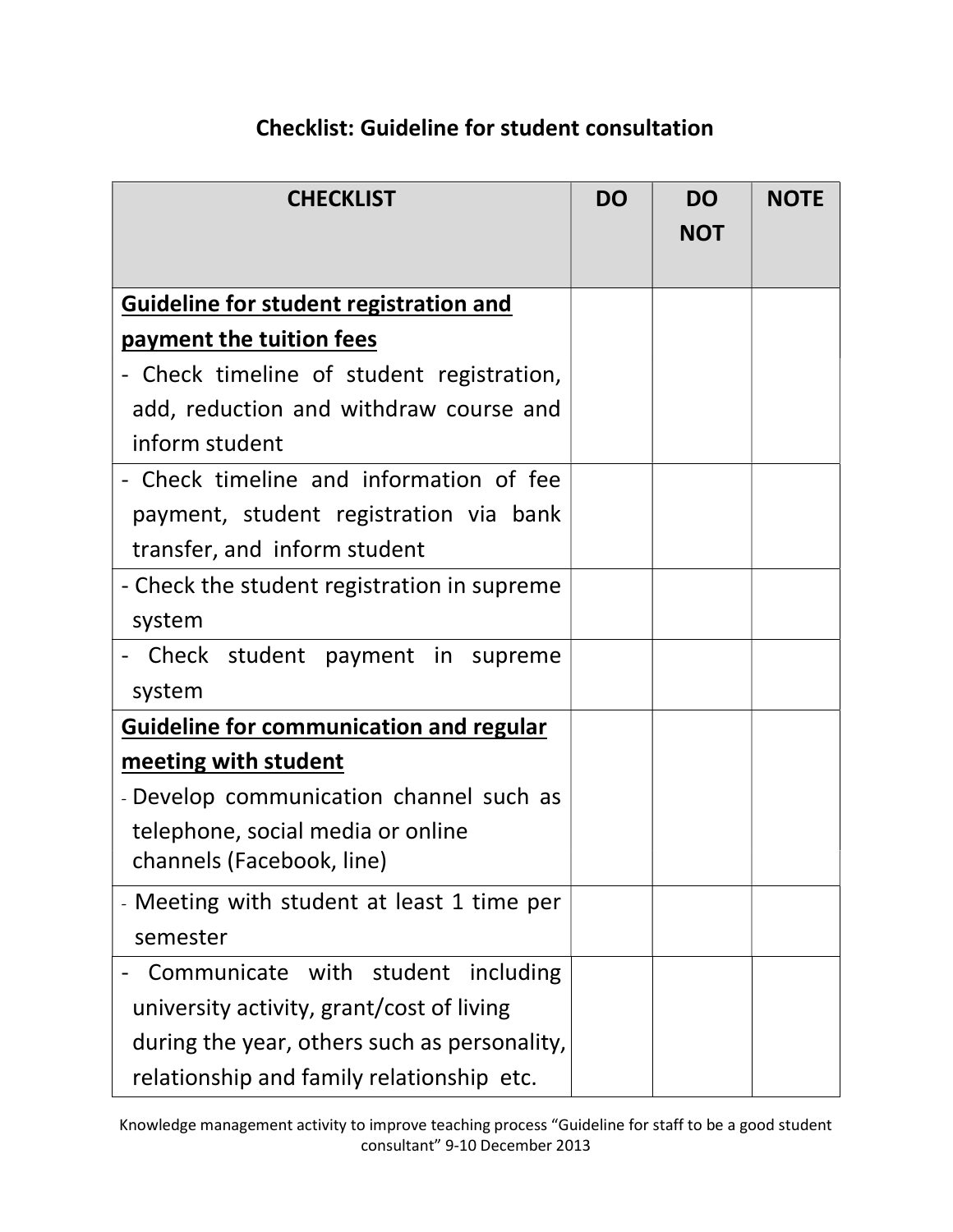| - Keep the student's family information     |  |  |
|---------------------------------------------|--|--|
|                                             |  |  |
| <b>Scholarship</b>                          |  |  |
| - Announcement of scholarship               |  |  |
| - Search for student who wants to apply for |  |  |
| scholarship and interview to reach the      |  |  |
| requirement of the funding                  |  |  |
| - Monitoring the GPA of student             |  |  |
| If student wants to resign from<br>the      |  |  |
| program                                     |  |  |
| -Advisors inform the parents                |  |  |
| -student submits the resignment form to     |  |  |
| the advisor                                 |  |  |
| -Student<br>submits<br>the<br>form<br>to    |  |  |
| administrative officer for coordinate with  |  |  |
| others following the university protocol.   |  |  |
| If student fails in some courses with low   |  |  |
| <b>GPA</b>                                  |  |  |
| -Monitor the student activity, behavior,    |  |  |
| other problems and report regularly to      |  |  |
| the program committe                        |  |  |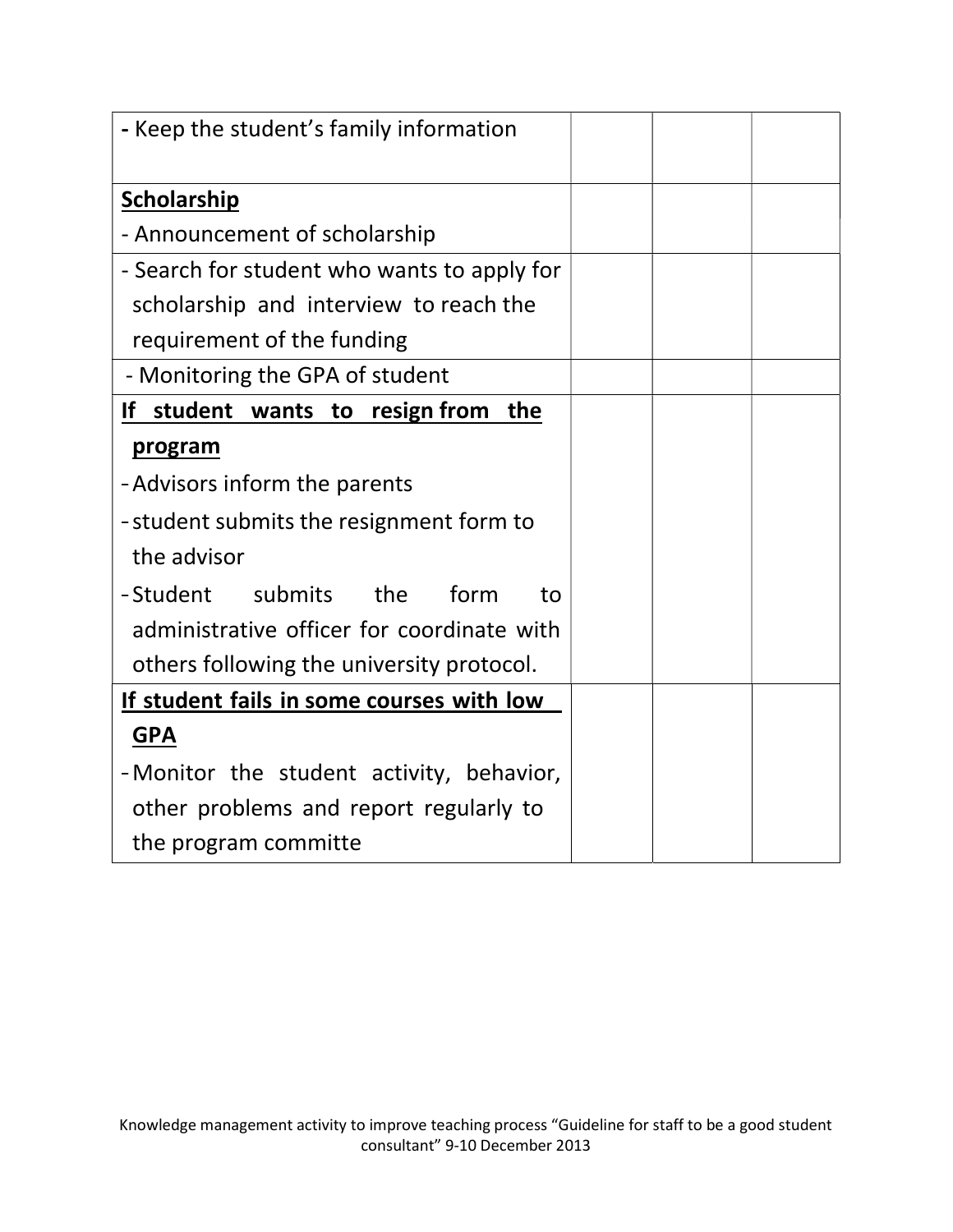

Knowledge management activity to improve teaching process "Guideline for staff to be a good student consultant" 9-10 December 2013